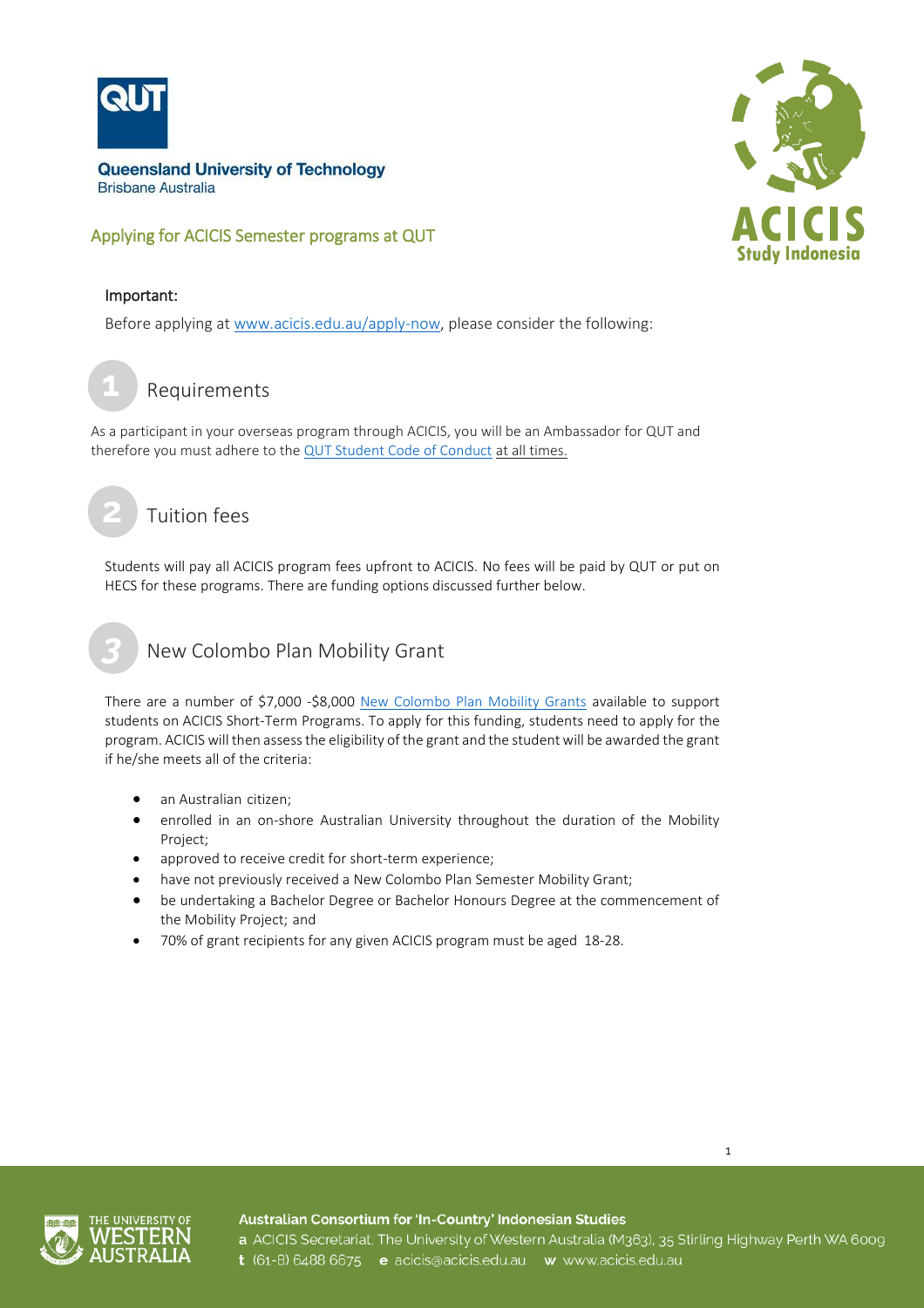

Applying for ACICIS Semester programs at QUT



Application deadlines

Indonesian Business, Law and Society Program, Islamic University of Indonesia (UII), Yogyakarta

| Semester                     | <b>ACICIS Application Due</b> | <b>QUT Application Due</b> |
|------------------------------|-------------------------------|----------------------------|
| January - June<br>Semester   | 1 September                   | 25 August                  |
| August - January<br>Semester | 15 March                      | 8 March                    |

International Relations Program, West Java Field Study Program, Parahyangan Catholic University (UNPAR), Bandung

| Semester                     | <b>ACICIS Application Due</b> | <b>QUT Application Due</b> |
|------------------------------|-------------------------------|----------------------------|
| January - June<br>Semester   | 1 September                   | 25 August                  |
| August - January<br>Semester | 8 April                       | 1 April                    |





Australian Consortium for 'In-Country' Indonesian Studies

a ACICIS Secretariat, The University of Western Australia (M363), 35 Stirling Highway Perth WA 6009 t (61-8) 6488 6675 e acicis@acicis.edu.au w www.acicis.edu.au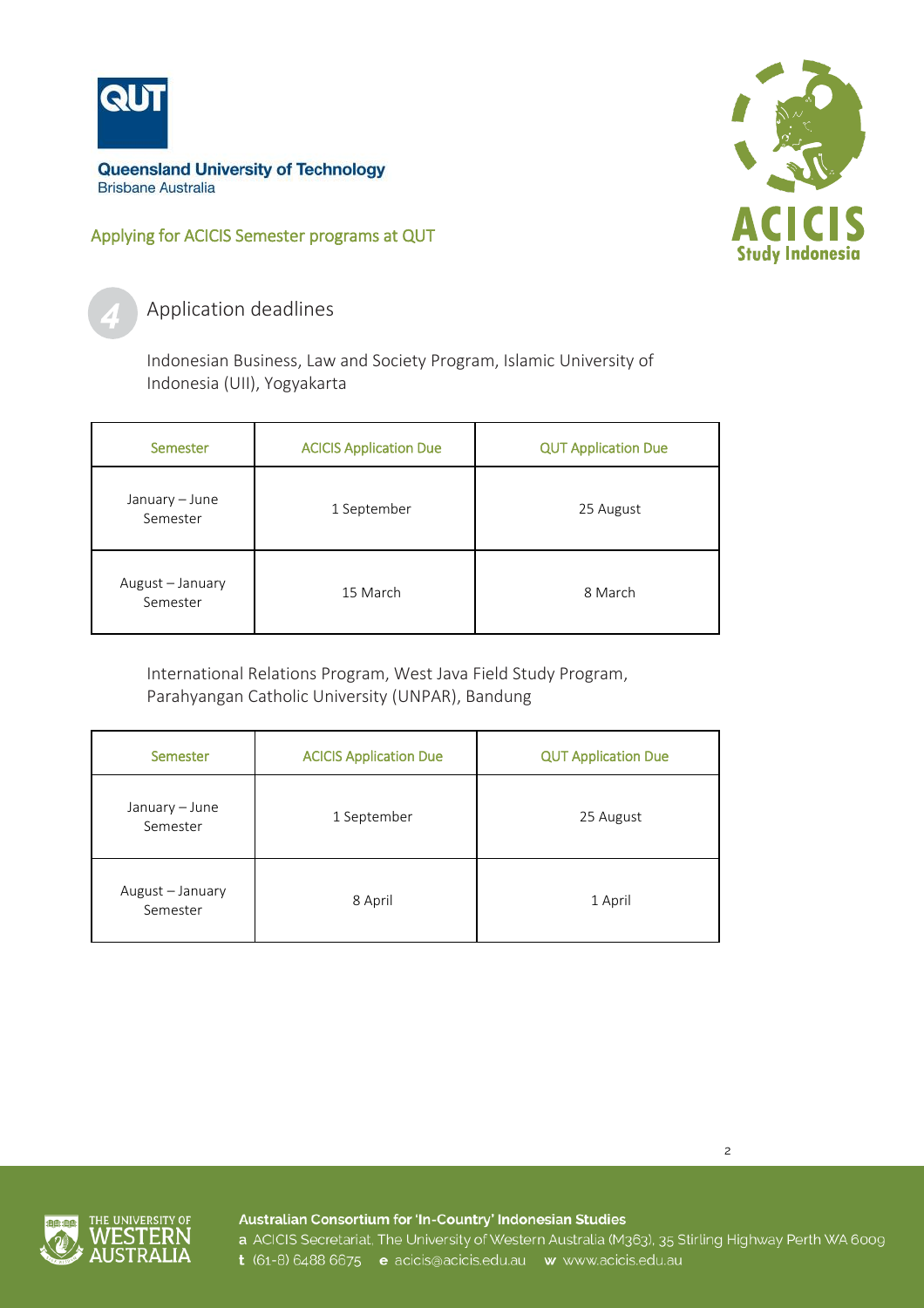

Applying for ACICIS Semester programs at QUT



Application process

# ľ Step 1: QUT Global Program Registration

- A. QUT students must complete the internal QUT Global application for the relevant ACICIS program via th[e QUT Global Portal](https://qutvirtual2.qut.edu.au/ismms-core/outboundStp/search) first.
- B. QUT will then assess and check that students meet QUT eligibility and be updated to the status of 'Eligible' in the QUT Global Portal.
- C. Students complete the ACICIS application (STEP 2).
- D. You will receive advice on th[e QUT Travel and insurance process,](https://www.student.qut.edu.au/enrolment/fees-and-finances/insurance/travel-insurance) pre-departure and any travel bursary you may be eligible for.
- E. QUT Global Office contact: [ISM.ShortTerm@qut.edu.au.](mailto:ISM.ShortTerm@qut.edu.au)

# Step 2: Submit your application to ACICIS Study Indonesia

- A. To apply for a semester program, complete thi[s online application.](https://fs9.formsite.com/acicis/form36/index.html)
- B. Students eligible to receive a New Colombo Plan grant will be considered as part of this process.
- C. Students will be notified on the status of their application within one month of the application deadline.





Australian Consortium for 'In-Country' Indonesian Studies a ACICIS Secretariat, The University of Western Australia (M363), 35 Stirling Highway Perth WA 6009 t (61-8) 6488 6675 e acicis@acicis.edu.au w www.acicis.edu.au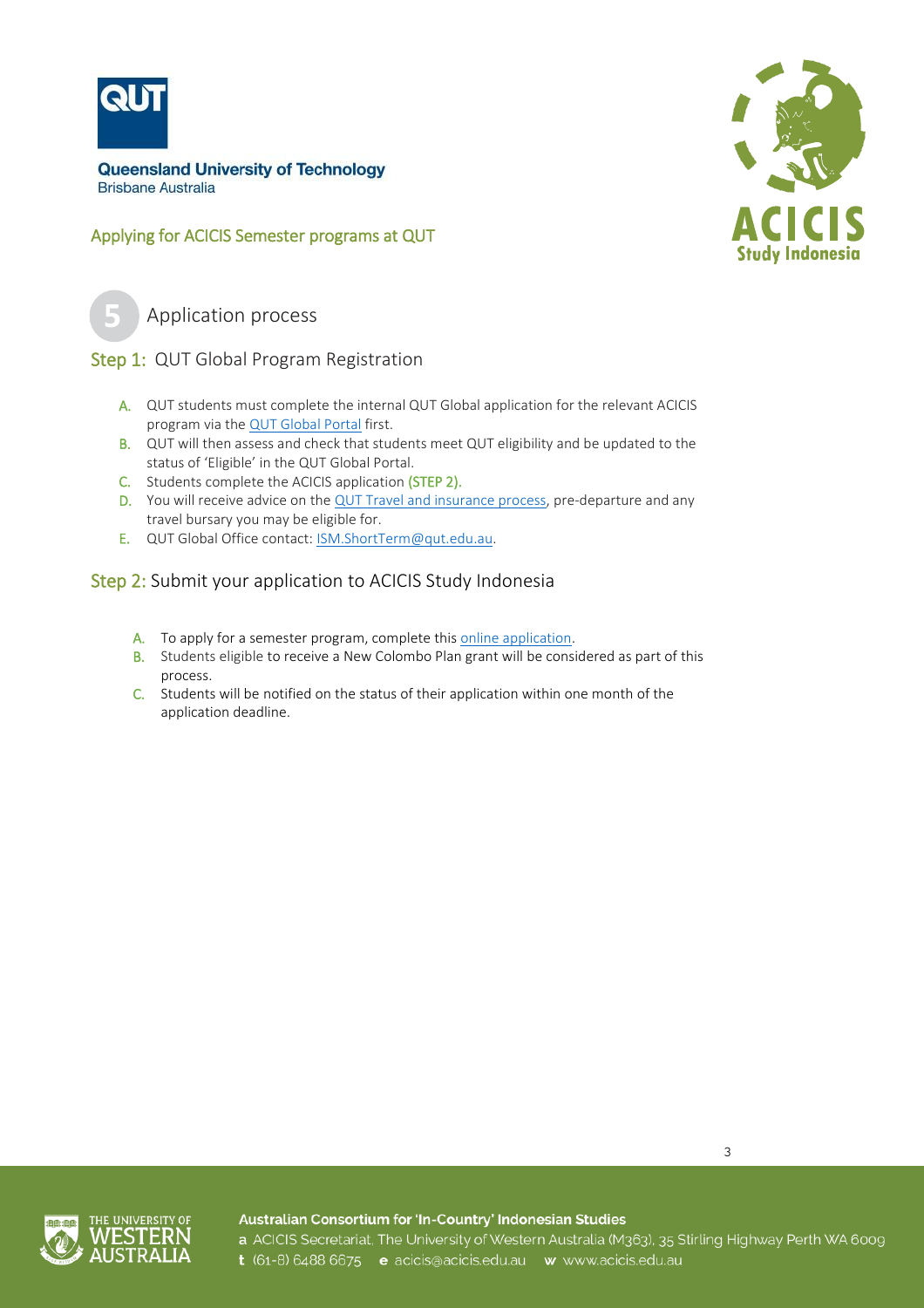

# Applying for ACICIS Semester programs at QUT

Step 3: Applying for academic credit

Please note, permission for credit must be sought prior to going on the program.

#### QUT Faculty of Law.

Law students may be eligible for credit towards general law electives. Justice students may be also be eligible to receive credit for this program. Please contact the QUT Faculty of Law for further advice and assessment on credit eligibility[: lawandjustice@qut.edu.au](mailto:lawandjustice@qut.edu.au)

#### Previously approved units for the the Indonesian Business, Law & Society Program (IBLS) include:

- Advocacy
- Criminal Law
- [Diplomatic and Consular Law](https://1073zb3xfs20yv98x228do7r-wpengine.netdna-ssl.com/wp-content/uploads/2018/12/Diplomatic-and-Consular-Law.pdf)
- [Environmental Law](https://1073zb3xfs20yv98x228do7r-wpengine.netdna-ssl.com/wp-content/uploads/2018/12/Enviromental-Law.pdf)

#### Previously approved units for the the International Relations Program (IRP) include:

- International Politics
- Community Development
- [Security Studies](https://1073zb3xfs20yv98x228do7r-wpengine.netdna-ssl.com/wp-content/uploads/2017/10/IR_Security-Studies.pdf)
- Diplomacy
- Regionalism in Asia-Pacific
- **•** Bahasa Indonesia

#### Please retain the email confirmation from your faculty as it will outline the process of credit transfer on your return from the program.

### Step 4: Attend an ACICIS Pre-Departure Session

ACICIS will host an informal pre-departure meet up for all students departing on our in-country programs. These are non-compulsory meetings, but offer the opportunity to meet other students on your program. For more information contact the ACICIS Secretariat at [enquiries@acicis.edu.au.](mailto:enquiries@acicis.edu.au)



Australian Consortium for 'In-Country' Indonesian Studies a ACICIS Secretariat, The University of Western Australia (M363), 35 Stirling Highway Perth WA 6009 t (61-8) 6488 6675 e acicis@acicis.edu.au w www.acicis.edu.au

4